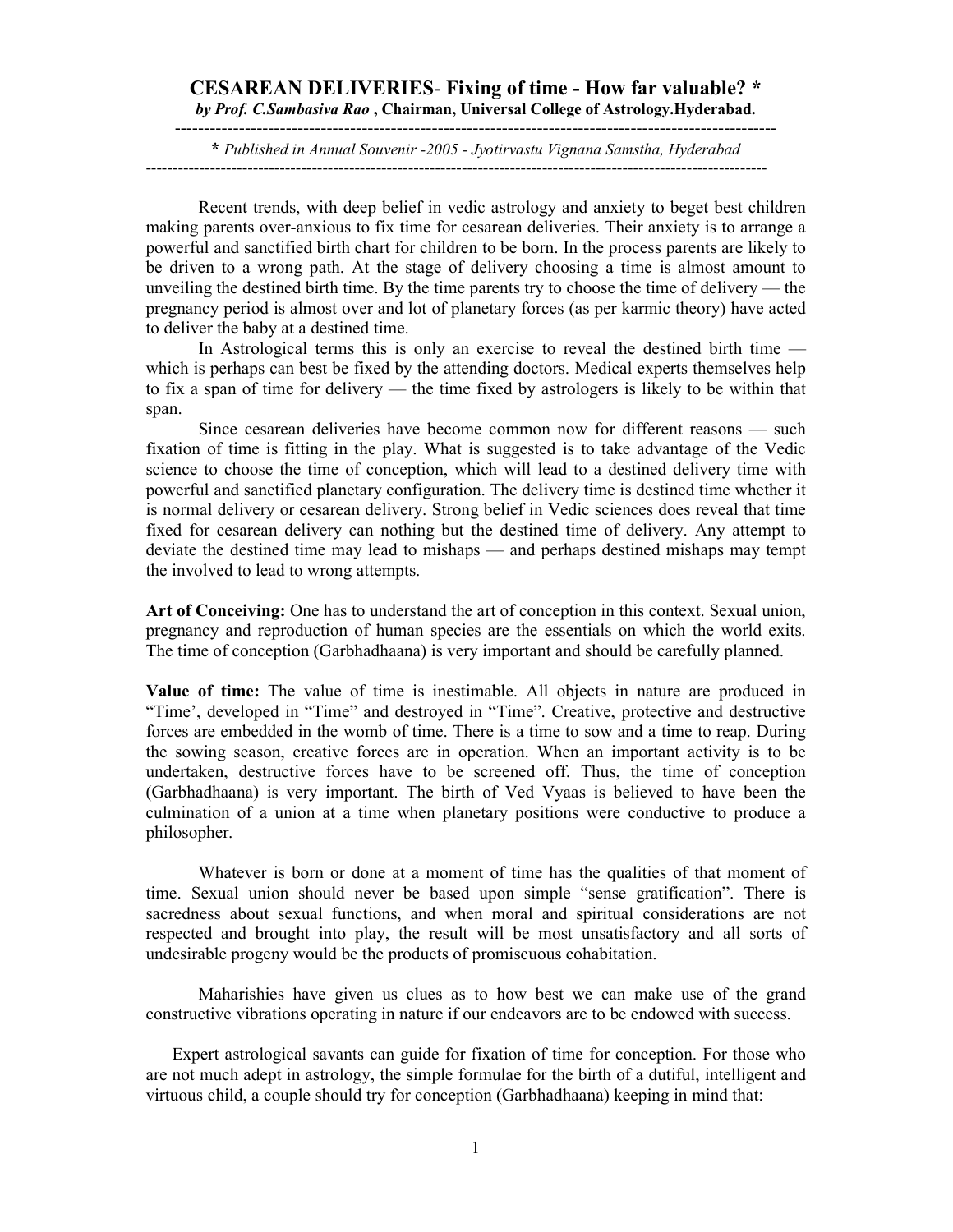- i. The constellations (Nakshatras) Shravana, Rohini, Anuradha, Swati, Revati, Moola, Uttarashada, Uttarabhadrapad, Shatabhisha are highly favourable for nuptials.
- ii. The constellations Pushyami, Dhanishta, Mrigshira, Ashwini, Chitta, Punarvasu are ordinary
- iii. The rest of the constellations are to be rejected.
- iv. At the time of nuptials, no planet should occupy the 8th house.

## **Fixing time as per Ashtakavarga system**:

Our ancient sages never advocated for a "son" - but for a "virtuous son". All their astrological wisdom has been applied so that an intelligent and dutiful son could be born to a couple.

For those adept in astrology or has a keen desire to explore the mysteries of this science several systems have suggested various methods.

## *A method is suggested here with the help of Ashtakvarga system***.**

## **Ashtakvarga system needs that date chosen by the couple for nuptials should confirm to the following set of conditions simultaneously:**

**a.** Jupiter must have minimum 4 auspicious points (more, the better), on that day, in his own Ashtakvarga.

**b**. Jupiter should be in a kaksha of such lord who is a contributor of these auspicious points.

**c**. The kaksha lord for Jupiter should neither be an enemy ("Shatru") nor a bitter enemy (Adhi-shatru) to it. Better will be if the kaksha lord is best friend ("Adhimitra") of Jupiter.

**d.** The sum of auspicious points for all seven planets, on the required date, should be more than 30.

**e.** If a male child is desired, Jupiter should be in a male planet's Kaksha. Male planets are Jupiter, Mars and the Sun.

**f.** If a female child is desired, Jupiter should be in a female planet's kaksha. Female planets are Venus and the Moon.

**g.** When Jupiter is in the Kakshya of Mercury or Saturn, those dates should be avoided because these two planets are eunuchs.

**h**. Jupiter should be transiting in a sign which is strong in native's Sarvaashtak varga.

**i.** Sun should be transiting in a sign having highest auspicious points in Jupiter's Ashtakvarga.

**j**. For precise timing during the chosen day, sexual intercourse should be during the period, when a sign is raising containing highest number of auspicious points in Jupiter's Ashtakvarga. Conception is most likely to take place at this time. Childless couples may please note.

However, if one is unable to calculate dates with such precision and confirmation to all these sets of conditions, at least one can plan conception during a month which coincides with the Sun's transit in the sign having highest auspicious points in Jupiter's Ashtakvarga. Classical texts say that a virtuous son will be born out of this conception.

All this exercise in choosing a proper date and time for the purpose of conception will ensure that all possible good cosmic vibrations are centered such that the energy generated would nullify all other unfavorable factors and enhances the chances of success of the effort. A person is thus enabled to remove, neutralize, counter-act or overcome the evils indicated by his/her horoscope.